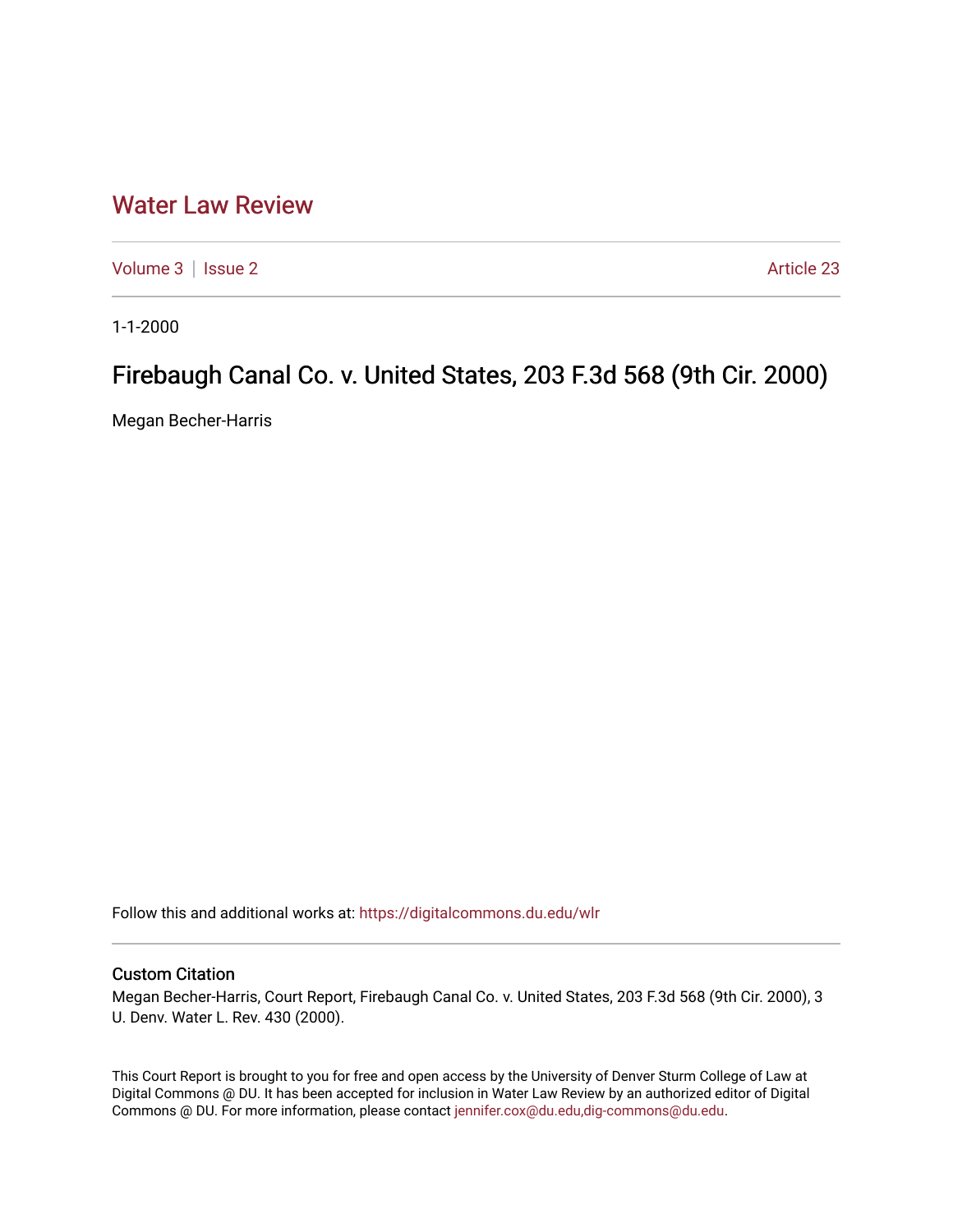one section of the CWA, an NPDES permit required a permit-holder to achieve effluent limitations. This provision also required the permit-holder to follow stringent standards established by state law. The court also observed that the CWA generally did not require entities discharging storm water to obtain an NPDES permit. However, the CWA did require a permit for discharges related to industrial activity and discharges from municipal sewer systems. When such a permit was required, the CWA established two different standards. For industrial users, the CWA required permits for discharges to comply with all sections of the CWA, including provisions requiring strict adherence to state standards. On the other hand, the CWA did not require permits for municipal discharges to comply with the strict statutory section that required compliance with state standards. Rather, the statute required municipalities to use "controls to reduce the discharge of pollutants to the maximum extent practicable, including management practices, control techniques and system design and engineering methods."

Thus, under the two-step analysis, the court found that the language of the CWA was clear and unambiguous and that Congress did not require municipal storm water discharges to comply with state standards. The court also stated that textual clues supported the plain meaning since the CWA also contained other provisions that exempted certain discharges (i.e. irrigated agriculture and storm water runoff from oil, gas, and mining operations) from compliance with state water-quality standards. This interpretation was also supported by a previous decision by the Ninth Circuit in which the court held that the 1987 amendments to the CWA allowed for relaxed controls for municipal storm water discharges.

Nevertheless, the court stated that although the CWA did not require municipal storm sewer discharges to strictly comply with state standards, the EPA was given discretion under the CWA to determine what pollution controls were appropriate. Thus, the EPA's choice to include the additional water management practices in each applicant's permit was within its statutory discretion. Finally, the court held that the EPA did not act arbitrarily by issuing the permits to the Arizona municipalities.

*Stephanie Pickens*

Firebaugh Canal **Co.** v. United States, **203 F.3d 568** (9th Cir. 2000) (holding that the United States Department of the Interior had a duty to provide drainage pursuant to the San Luis Act, but that the United States had discretion regarding the manner in which it provided such drainage).

In June 1960, as an integral part of the Central Valley Reclamation Project ("Act"), Congress authorized construction of the San Luis Unit, principally to provide water for irrigation of land in certain California counties. As a part of the Act, Congress recognized the necessity for drainage and conditioned the construction of the San Luis Unit on the provision for drainage facilities to be provided either by the State of California ("State") or by the United States Department of the Interior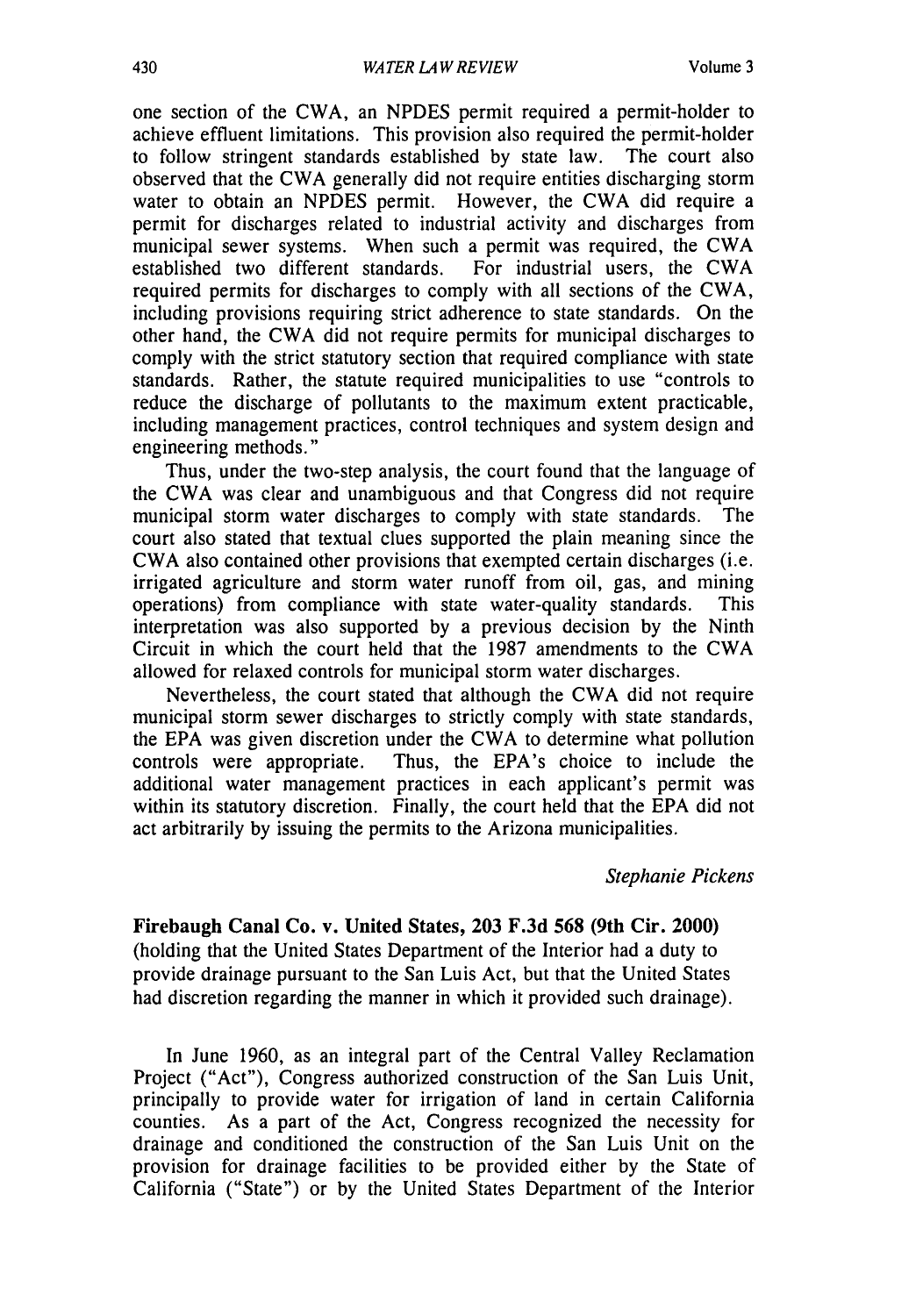("Department"). A feasibility report for the San Luis Unit contemplated a system of drains that would empty into a receptor drain that would convey the water to the Contra Costa Delta ("Delta") for disposal. In January 1962, after the State notified the Secretary of the Interior ("Secretary") that it would not provide the master drain for the San Luis Unit, the Secretary notified Congress that the Department would arrange for and construct the required drain.

The Department began construction of the San Luis Unit and, in 1967, began water service to the Westlands Water District ("District"). Construction of the master drain began in March 1968 and approximately forty percent of the drain was complete by 1975. During the construction period, the Secretary also built the Kesterson Regulating Reservoir ("Reservoir") near the middle portion of the drain to act as a regulator before drainage waters reached the planned terminus at the Delta.

Beginning in 1965, certain appropriations were approved which contained provisions prohibiting selection of a final discharge point for the drain until the State, in conjunction with the Bureau of Reclamation ("Bureau"), addressed concerns regarding the effect of the effluent on the San Francisco Bay. The Department suspended construction of the interceptor drain in 1975 due to "questions" and "concerns" raised by the public. However, the Department did construct a subsurface drainage collector system for the District and commenced temporary drainage service to the Reservoir in 1978.

Pursuant to studies conducted at the Reservoir in 1983, the Secretary found instances of deformity and mortality in waterfowl, suspected to be the result of selenium carried into the Reservoir with the effluent. The Secretary closed the Reservoir in March 1985, plugged the District drains, and closed the middle portion of the interception drain. After this, the District received water with no means of drainage.

In 1992, affected landowners sued the Department seeking completion of the master drain, claiming that the Secretary was obligated to construct drainage facilities. The district court granted plaintiff partial summary judgment holding that the Act required the United States Government ("Government") to provide drainage to lands receiving water through the San Luis Unit. In response, the Government argued that changes in law and knowledge regarding the environment subsequent to the Act made compliance impossible and, therefore, excused its duty to construct the drain. The district court determined that the Secretary's obligation to construct the drain was not excused. It ordered the Secretary and the Bureau to take necessary steps to pursue an application for a discharge permit. The Government appealed.

On appeal, the Ninth Circuit Court of Appeals considered several contentions of the Government. First, the Government claimed that the plain language of the Act did not require it to build the master drain to the Delta. Second, the Government argued that the appropriations riders, which required consideration of water quality and environmental standards, cumulatively led to an implicit repeal of the Department's duty to provide drainage under the Act. Finally, in response to the contention that the Department had been negligent in failing to fulfill its obligations, the